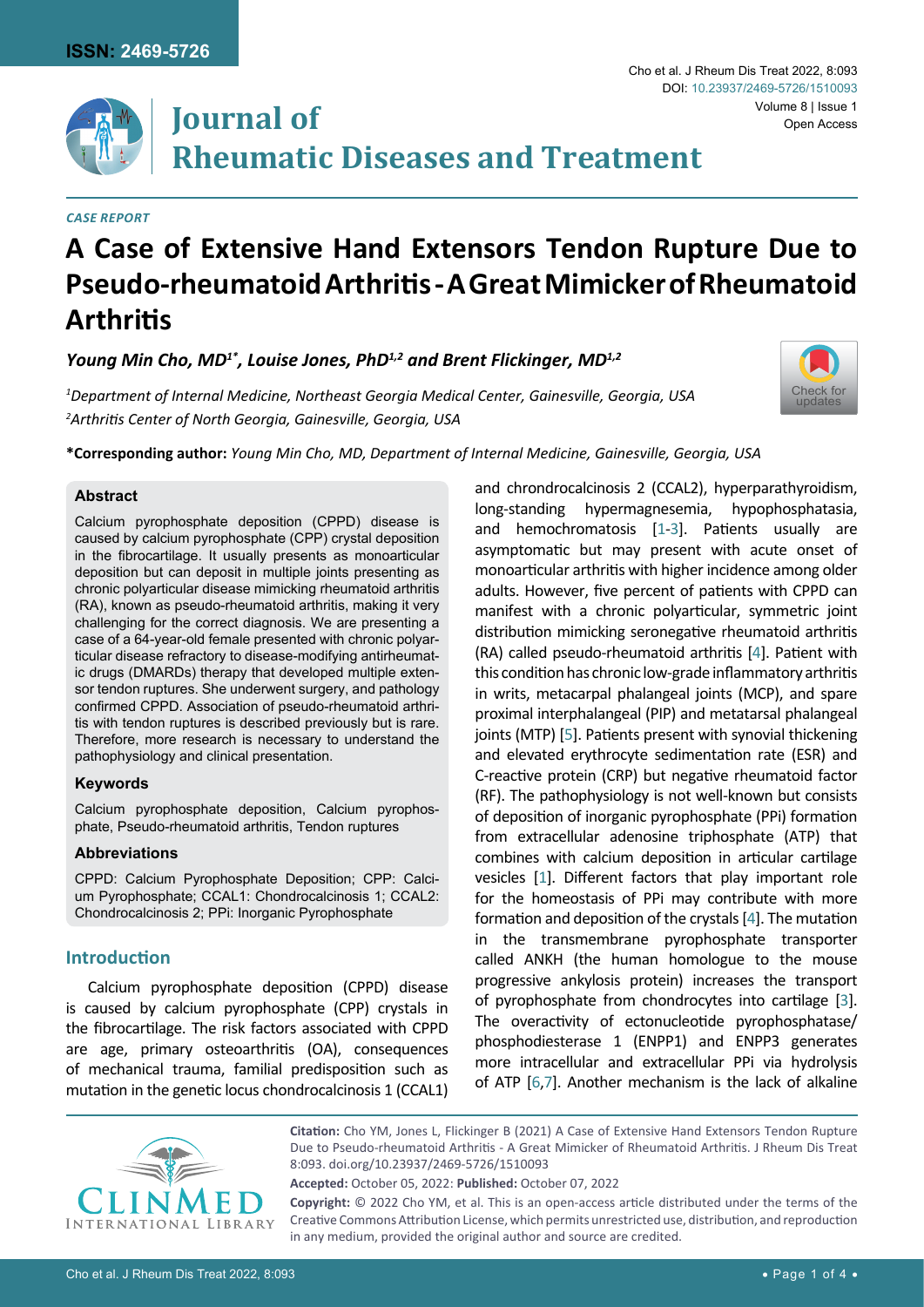phosphatase (ALK) or the abnormal function [[8](#page-3-6)]. The ALK has the function to disintegrate the PPi and uses the magnesium (Mg<sup>++</sup>) as cofactor. However, the high level of iron, calcium, and cooper inhibit the function of ALP [[9](#page-3-7)]. Besides, the increase of previous minerals mentioned, the low level of Mg<sup>++</sup> enhances the nucleation of CPP crystals in cartilage.

The diagnosis is based on a synovial-fluid finding of positively birefringent, rhomboid-shaped crystals in compensated polarized light microscopy and calcification of the cartilage or capsule on imaging [[10](#page-3-8)]. The most common sites for deposition are knees, hands, wrist, and pelvis (larger synovial joints). Less frequently, CPPD can deposit in the synovial lining, ligaments, tendons, and periarticular soft tissues [[11](#page-3-9)]. It is necessary to rule out metabolic conditions such as hyperparathyroidism, hemochromatosis, hypophosphatasia, hypomagnesemia, and hypothyroidism, particularly in young patients with polyarticular manifestation [[12](#page-3-10)]. We are presenting a case report of a female patient with pseudo-rheumatoid arthritis with multiple hand extensor tendon ruptures who required numerous surgical treatments.

# **Case Presentation**

A 64-year-old female with unremarkable past medical history presented in our office with multiple swelling involving both dorsal hands over the last 2 months. The patient noticed having 5-10 minutes of morning stiffness, tenderness, and swelling in both hands, with decreased range of motion with minimal improvement with ibuprofen 800 mg daily. The patient denied acute injury, recent weight loss, Raynaud's phenomena, eye pain, oral ulcers, gastrointestinal complaints, or rash. On physical exam, a bony hypertrophic enlargement was noticed in the right 2<sup>nd</sup> finger distal interphalangeal (IP) joint and mild swelling in right  $3<sup>rd</sup>$ , 4<sup>th</sup>, 5<sup>th</sup> metacarpophalangeal (MCP) joints with limited extension consistent with synovitis. Laboratory shown as noticed in [Table 1](#page-1-0). Subsequently, the next two days patient experienced the inability to extend her right 4th and 5th MCP joints and left 5th MCP joints consistent with tendon rupture ([Figure 1](#page-1-1)). Due to the polyarticular distribution and multiple tendon ruptures, the patient was started on methotrexate 5 mg once weekly for possible seronegative rheumatoid arthritis (RA). Arthrocentesis was not possible due to the size

<span id="page-1-0"></span>**Table 1:** Laboratory result.

| Laboratory                                  | <b>Values</b>    | <b>Reference</b>    |
|---------------------------------------------|------------------|---------------------|
| C-reactive protein (CRP)                    | $0.1$ mg/dl      | $0.0 - 0.5$ mg/dl   |
| Erythrocyte sedimentation rate (ESR)        | 3 mm/hr          | $0-30$ mm/hr        |
| Uric acid level                             | 7 mg/dl          | $2.6 - 7.2$ mg/dl   |
| Serum creatinine                            | $0.77$ mg/dl     | $0.57 - 1.25$ mg/dl |
| Serum calcium                               | $9.2$ mg/dl      | 8.4-10.2 mg/dl      |
| <b>Albumin</b>                              | $4.6$ g/dl       | $3.5 - 5g/dl$       |
| Serum phophorus                             | $3.5$ mg/dl      | $2.1 - 4.3$ mg/dl   |
| Cyclic citrullinated peptide antibody (CCP) | $0 \text{ U/ml}$ | $0.0 - 6.9$ U/ml    |
| Rheumatoid factor (RF)                      | $2$ IU/ml        | 0-20 IU/ml          |
| Anti-dsDNA (Anti-double stranded DNA)       | $0$ IU/ml        | $0-80$ U/ml         |
| TSH (thyroid-stimulating hormone)           | 1.680 IU/ml      | 0.350-4.940 IU/ml   |



**Figure 1:** (A) Left hand with 5<sup>th</sup> finger tendon rupture (red arrow); (B) Right hand with 3<sup>rd</sup>, 4<sup>th</sup>, and 5<sup>th</sup> fingers tendon ruptures (orange arrows).

<span id="page-1-1"></span>Ĩ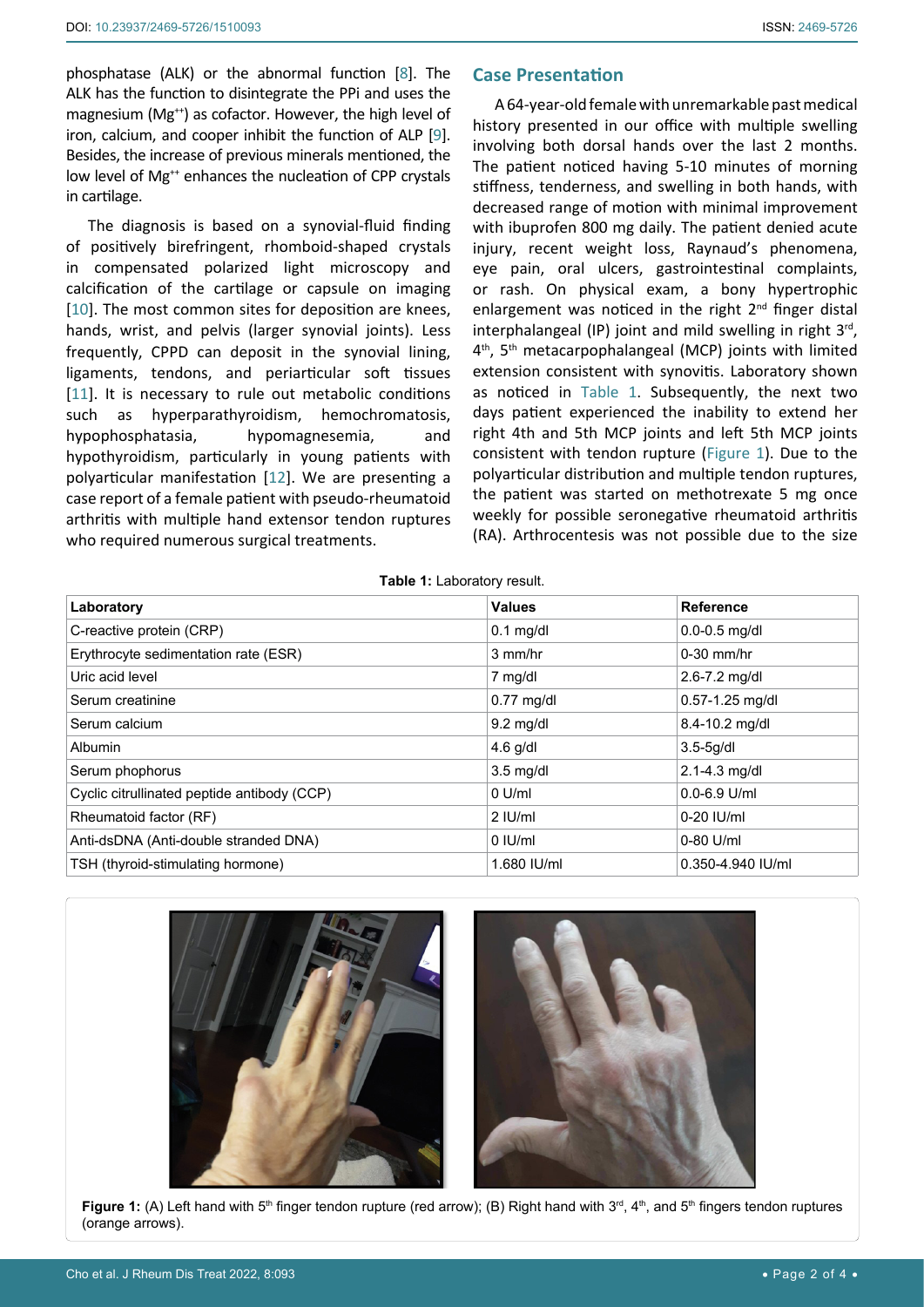<span id="page-2-0"></span>Ī



**Figure 2:** MRI of the left hand: (A) Yellow arrow pointed a T2 hyperintense structure along the medial aspect of the first CMC articulation, which measure approximately  $11 \times 3 \times 3$  mm. This may represent a small ganglion. Mild edema is demonstrated along the volar aspect of the base of the first metacarpal, likely related to adjacent degenerative etiology; (B) Red arrow pointed T2 hyperintense structure along the medial aspect of the fourth MCP articulation, which measure approximately 8 ×  $3 \times 3$  mm.

<span id="page-2-1"></span>

Figure 3: Left hand 5th finger tendon repair (blue arrow) and right with 3<sup>rd</sup>, 4<sup>th</sup>, and 5<sup>th</sup> fingers tendon repair (green arrows).

of the joint and ongoing tendon ruptures. The patient was referred to orthopedics. Magnetic resonance imaging (MRI) of both hands showed hyperintense structures in the carpometacarpal (CMC) joint and 4<sup>th</sup> MCP joints ([Figure 2](#page-2-0)). The patient underwent right-hand tenosynovectomy and tendon debridement of partial tears of the long finger extensors. The pathology report showed synovial hyperplasia, chronic lymphocytepredominant perivascular inflammation, and positively birefringent crystals on polarization suggestive of calcium pyrophosphate dihydrate crystals (CPPD). The patient underwent additional surgery to repair the rest of the tendon ([Figure 3](#page-2-1)). The patient started on colchicine 0.5 mg twice a day with subsequent symptom improvement. Laboratory for hemochromatosis and Wilson's disease were negative.

# **Discussion**

Tendinitis and tenosynovitis secondary to CPP crystals have been shown in triceps, hand flexors, extensors, and Achilles tendons [[13](#page-3-14)]. There are very few reports about

multiple extensor tendon ruptures secondary to CPPD [[14](#page-3-11)-[18](#page-3-12)]. The mechanism is unknown, but the deposition of CPPD can be localized in the tendon sheath, which is more frequent in the small joints of the hand and foot [[15](#page-3-13)]. The calcium deposits in the sheath decrease the laxity of the tendon, provoking a rupture secondary to mechanical force rather than inflammatory factors. As a rheumatologist, a patient presents with bilateral hand hypertrophy with deformity, and tendon rupture increases the likelihood for RA. However, CPPD should be considered as a possible differential diagnosis in patients resistant to disease-modifying antirheumatic drugs (DMARDs). Therefore, arthrocentesis is critical to making the correct diagnosis and preventing further complications such as tendon rupture. Unfortunately, due to the limited size of the DIP and MCP joints, we were not able to perform arthrocentesis in our patient. We realized during our literature search limited case report and guidelines, and we believe more research about pathophysiology and better descriptions of pseudo-rheumatoid arthritis are necessary.